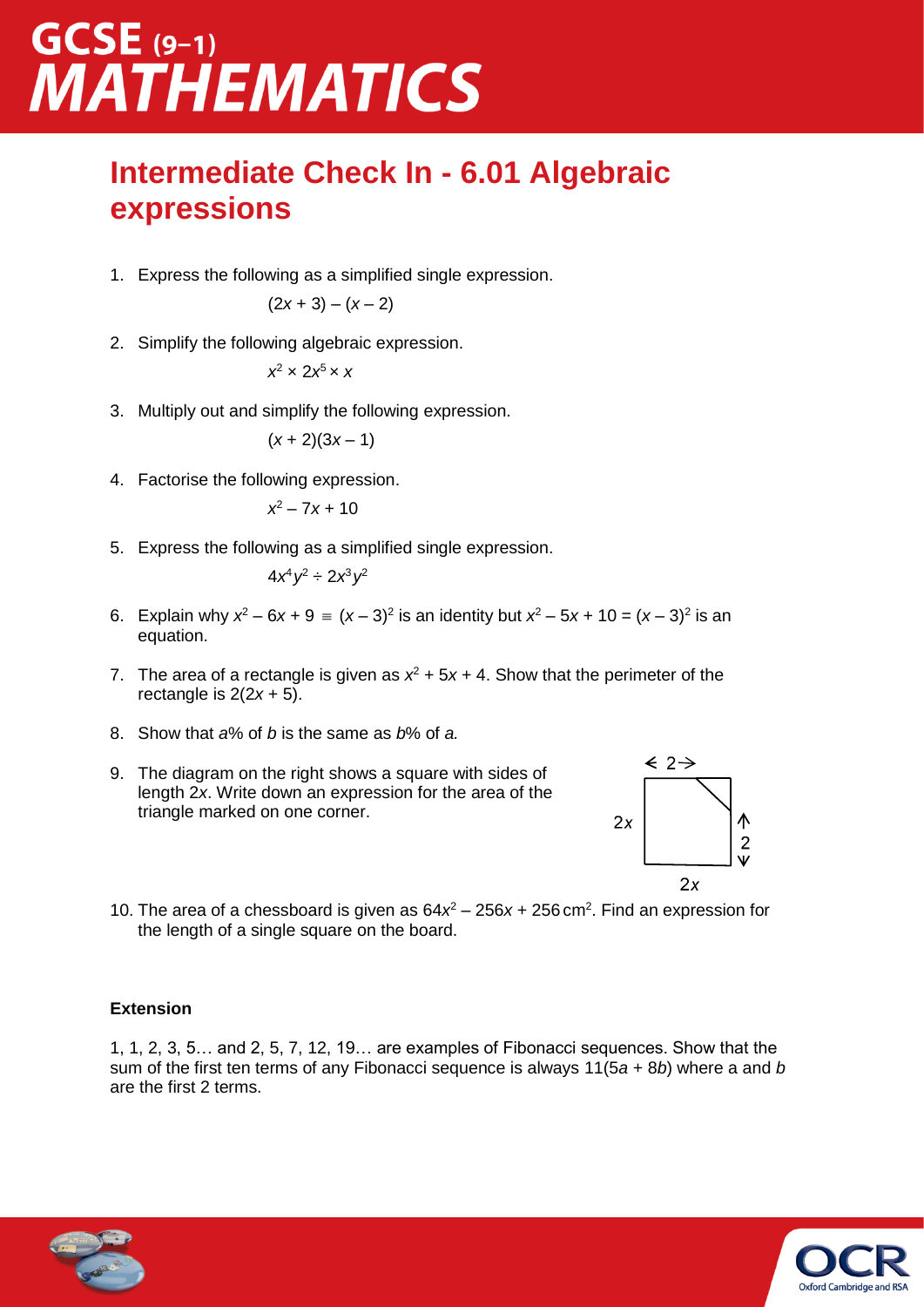### $GCSE$  (9-1) **MATHEMATICS**

#### **Answers**

- 1.  $x + 5$
- 2. 2*x* 8
- 3.  $3x^2 + 5x 2$
- 4.  $(x-2)(x-5)$
- 5. 2*x*
- 6.  $x^2 6x + 9 = (x 3)^2$  is an identity because it is true for all values of *x*, but  $x^2 - 5x + 10 = (x - 3)^2$  is an equation because it is only true when  $x = -1$ .
- 7.  $x^2 + 5x + 4 = (x + 4)(x + 1)$  so the length is  $x + 4$  and the width is  $x + 1$ , giving a perimeter of  $4x + 10 = 2(2x + 5)$ .
- 8.  $\frac{a}{100} \times b = \frac{ab}{100} = \frac{b}{100} \times a$
- 9. Area =  $\frac{1}{2}$  $\frac{1}{2}(2x-2)(2x-2) = 2x^2 - 4x + 2$
- 10. Factorising by the number of squares gives  $64(x^2 4x + 4)$ , then factorising again to find the length of the side of each square gives  $x^2 - 4x + 4 = (x - 2)(x - 2)$ . Side length is  $x - 2$  cm.

#### **Extension**

*a*, *b*, *a + b*, *a + 2b*, 2*a* + 3*b*, 3*a* + 5*b*, 5*a* + 8*b*, 8*a* + 13*b*, 13a *+* 21*b*, 21*a +* 34*b*. Sum of the first ten terms is 55*a*+ 88*b* = 11(5*a +* 8*b*).

We'd like to know your view on the resources we produce. By clicking on ['Like'](mailto:resources.feedback@ocr.org.uk?subject=I%20liked%20the%20GCSE%20(9-1)%20Mathematics%20Foundation%20Check%20in%206.01%20Algebraic%20expressions) or ['Dislike'](mailto:resources.feedback@ocr.org.uk?subject=I%20disliked%20the%20GCSE%20(9-1)%20Mathematics%20Foundation%20Check%20in%206.01%20Algebraic%20expressions) you can help us to ensure that our resources work for you. When the email template pops up please add additional comments if you wish and then just click 'Send'. Thank you.

If you do not currently offer this OCR qualification but would like to do so, please complete the Expression of Interest Form which can be found here: [www.ocr.org.uk/expression-of-interest](http://www.ocr.org.uk/expression-of-interest)

#### **OCR Resources**: *the small print*

OCR's resources are provided to support the teaching of OCR specifications, but in no way constitute an endorsed teaching method that is required by the Board, and the decision to use them lies with the individual teacher. Whilst every effort is made to ensure the accuracy of the content, OCR cannot be held responsible for any errors or omissions within these resources. We update our resources on a regular basis, so please check the OCR website to ensure you have the most up to date version.

© OCR 2015 - This resource may be freely copied and distributed, as long as the OCR logo and this message remain intact and OCR is acknowledged as the originator of this work.

OCR acknowledges the use of the following content: Maths and English icons: Air0ne/Shutterstock.com